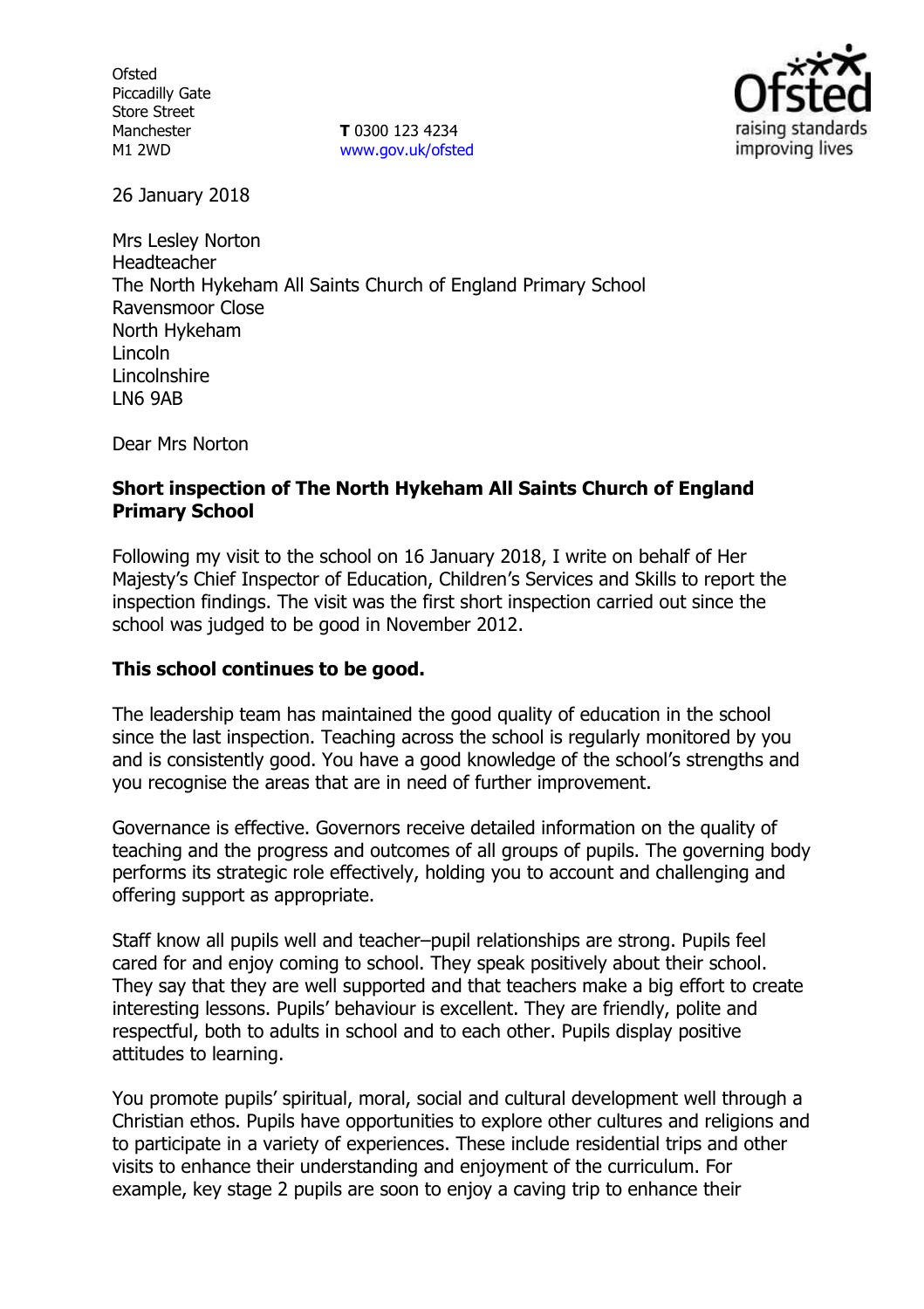

understanding of a science topic about rocks and soils. Pupils enjoy the range of clubs that are on offer and appreciate other opportunities that are provided, such as forest school experiences and opportunities to take on wider school responsibilities. Examples of these include 'digital-leaders', who help with information technology issues, and playground leader training for some older pupils who help younger pupils resolve peer disagreements at breaktimes and lunchtimes.

Parents and carers speak highly of the school. They appreciate the 'good leadership, family atmosphere and dedicated staff'. One parent, who had recently moved into the area, spoke about the great welcoming atmosphere, and two other parents were complimentary about the school's quick and effective response when they had raised concerns.

Leaders have taken actions to address the areas identified at the last inspection. Teachers' input in English lessons is now concise and clear and more time is allocated for pupils to write. In classes, I consistently saw pupils engaging with their writing promptly after brief teacher explanations. Teachers routinely provide helpful developmental feedback. Time provided at the start of each day enables pupils to respond appropriately to this feedback. This they do, and teachers and pupils alike commented on how this process is starting to improve pupils' writing skills.

The school has taken strides to make writing more engaging for boys. Pupils are consulted on areas of interest to them and, where possible, these areas are considered for inclusion as writing stimuli. For example, one boy really enjoys writing about his family and so this topic is encouraged when possible, such as when he is asked to write a biography or a story. Some topics are chosen to be particularly appealing to boys, such as the current volcano topic in key stage 2.

Through asking pupils about their writing experiences, the school discovered that some boys found the writing process physically uncomfortable. The school has tried to address this through accessing writing programmes to help with holding and using a pen correctly, as well as by offering relevant clubs (such as art and Lego) to improve pupils' fine motor skills.

The school has also tried to make writing more appealing to pupils by reducing the expectation of how long pupils write for before they edit their work. This has affected the length of pieces that pupils are writing. Providing more opportunities for writing longer pieces would better prepare the older pupils for the demands of the key stage 2 writing test.

Specific writing foci, provided for key stage 1 pupils when they are engaged in cross-curricular topic writing, enable them to reinforce grammar and writing skills. This opportunity to improve writing is not in evidence in key stage 2.

#### **Safeguarding is effective.**

Safeguarding systems are robust. Staff know the procedures for reporting concerns and have a good understanding of their duties for safeguarding. Governors have a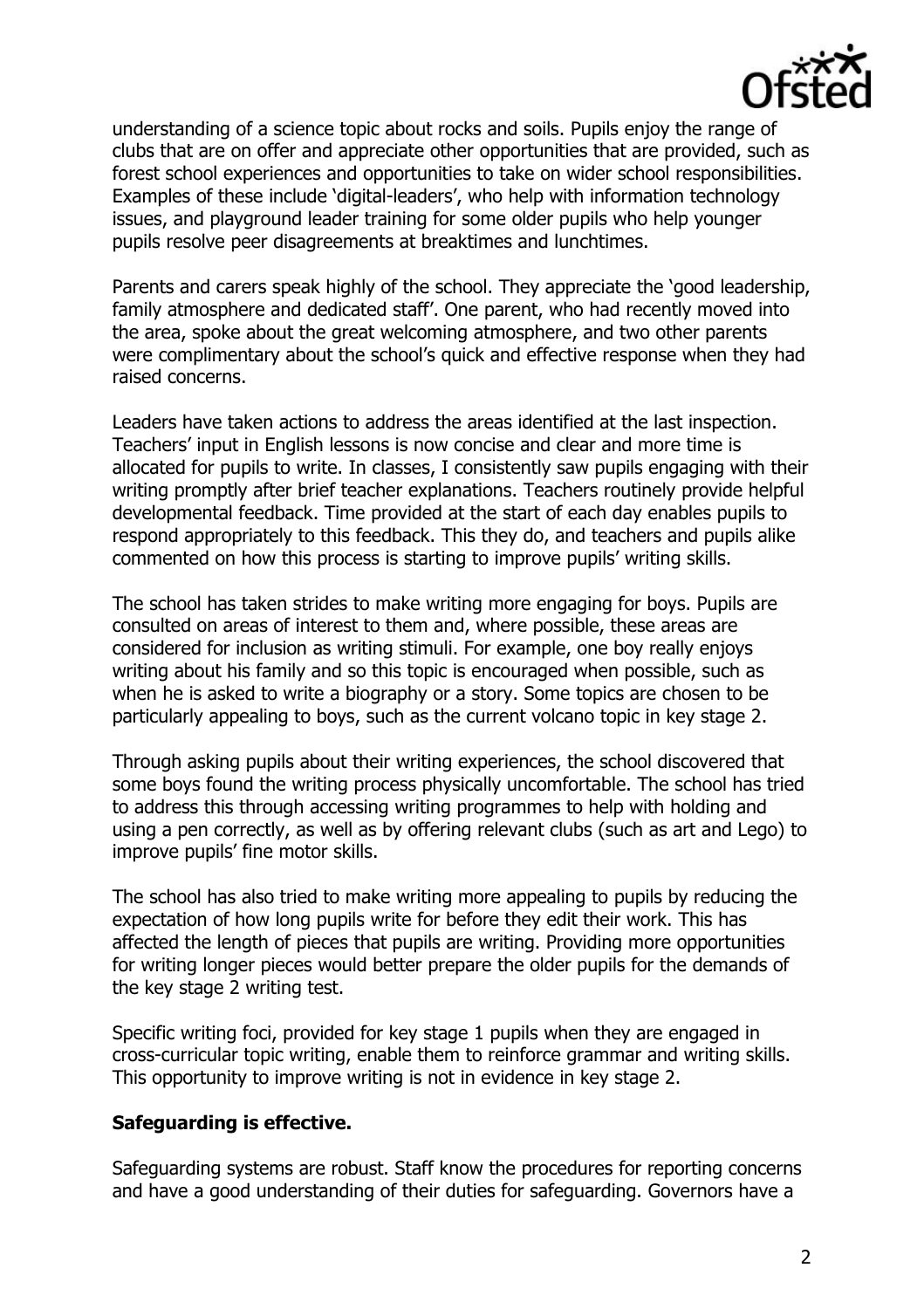

good knowledge of safeguarding issues and receive the necessary training, including, for example, safer recruitment training, as well as regular safeguarding updates from you and the local authority. A safeguarding link governor undertakes periodic checks of the school's safeguarding records.

The curriculum provides skills that help pupils to keep safe, including, for example, road safety and e-safety. Pupils report that bullying is rare but are confident that staff would deal with it quickly and effectively should it arise. Pupils feel safe and well cared for.

The leadership team has ensured that all safeguarding arrangements are fit for purpose and records are detailed and of high quality.

## **Inspection findings**

- Leaders are aware that the progress of disadvantaged pupils is not as good as it should be. Leaders have put strategies in place to rectify this. The school has used its pupil premium funding to appoint new staff with the specific role of targeting this vulnerable group through relevant intervention work. In key stage 1, the focus is primarily on reading. In key stage 2, the focus is a mixture of reading, writing and mathematics. Interventions are tailored to each individual's needs.
- Leaders track the progress of all learners, including this vulnerable group, well. Spending on these pupils is carefully planned and support work is monitored closely to measure impact. Adaptations or different strategies are introduced if monitoring indicates that these interventions are not having the desired impact.
- Leaders in the school are providing regular weekly training for teaching assistants on how to support disadvantaged pupils more effectively. This has included focusing on improving skills such as the teaching of a new cursive handwriting script and phonics teaching. The training has also addressed and improved teaching assistants' specific subject knowledge and their knowledge of the associated age-related expectations. This has resulted in school support for disadvantaged pupils becoming more effective.
- The school has purchased new reading books that appeal to the interests of this group of pupils. Film clips and other appropriate methods of support, used at the start of writing lessons, help enthuse and motivate these pupils.
- The school has also organised regular family learning opportunities for parents, specifically targeting disadvantaged pupils' parents. Some school clubs also help to address the needs of these pupils. For example, a homework club is provided to support disadvantaged pupils and a lunchtime 'Service Superstars' club is provided to specifically support pupils from service families. This affords those who have similar family experiences an opportunity to chat to each other about common issues while engaged in art activities. Other whole-school motivational strategies, such as 'book bingo', are used to promote engagement and learning for these pupils.
- Evidence seen both in pupils' books and during classroom visits indicates that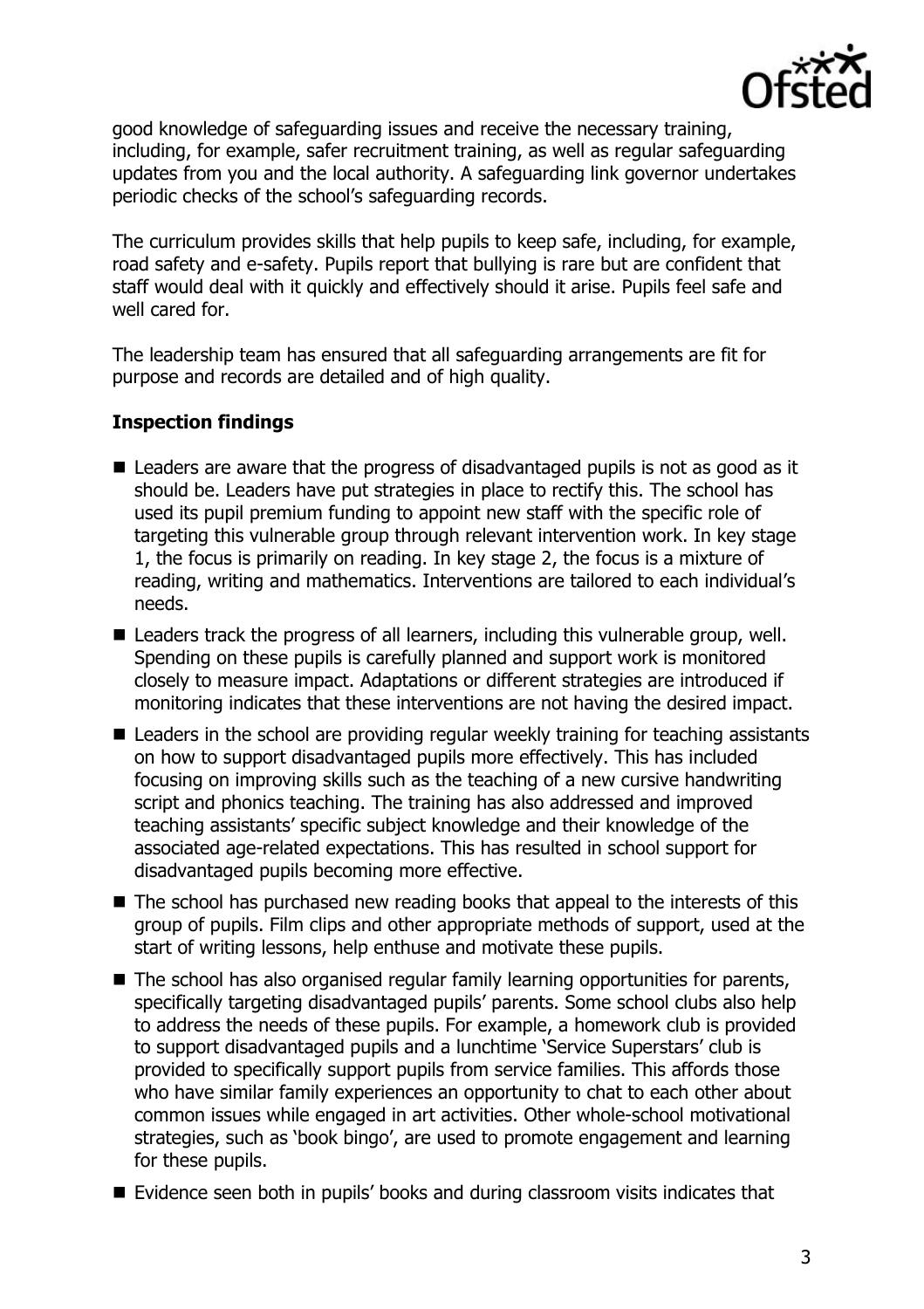

disadvantaged pupils are making satisfactory progress; however, the school rightly acknowledges that not enough of these pupils are working at greater depth in reading, writing and mathematics.

- Another focus for the inspection was to look at the provision and outcomes for the most able pupils. The school rightly acknowledges that results for its most able pupils are not high enough. Leaders admit that, in the past, too much focus has been placed on pupils reaching age-related expectations rather than surpassing them and attaining at the higher levels.
- $\blacksquare$  The school is aware of the pattern in results for its most able pupils being weaker than national comparisons and has started to address the issue. Most of this work has been, and is continuing to be, centred on professional development. This includes raising teachers' expectations and improving their subject knowledge, particularly with regard to the new, more demanding curriculum and associated age-related expectations.
- The school's actions are starting to have an impact. For example, some older pupils commented that they were enjoying the greater reading challenge provided to them through the school's recent purchase and introduction of moretaxing reading books.
- $\blacksquare$  In classes, I saw the vast majority of high-ability pupils making good progress with their learning. However, some pupils reported that they would enjoy further challenge. For example, in discussions, two pupils commented that they wanted greater challenge in mathematics, with their current 'class challenges' being made harder.

# **Next steps for the school**

Leaders and those responsible for governance should ensure that:

- $\blacksquare$  they continue to embed and monitor strategies put in place to accelerate the progress of pupils so that a greater proportion are working at the highest standards in all subject areas by the end of key stages 1 and 2
- $\blacksquare$  the needs of the disadvantaged pupils are fully met to enable this group of learners to make faster progress, thus enabling a greater proportion to attain the higher standards at the end of key stage 2.

I am copying this letter to the chair of the governing body, the director of education for the Diocese of Lincoln, the regional schools commissioner and the director of children's services for Lincolnshire. This letter will be published on the Ofsted website.

Yours sincerely

John Savage **Ofsted Inspector**